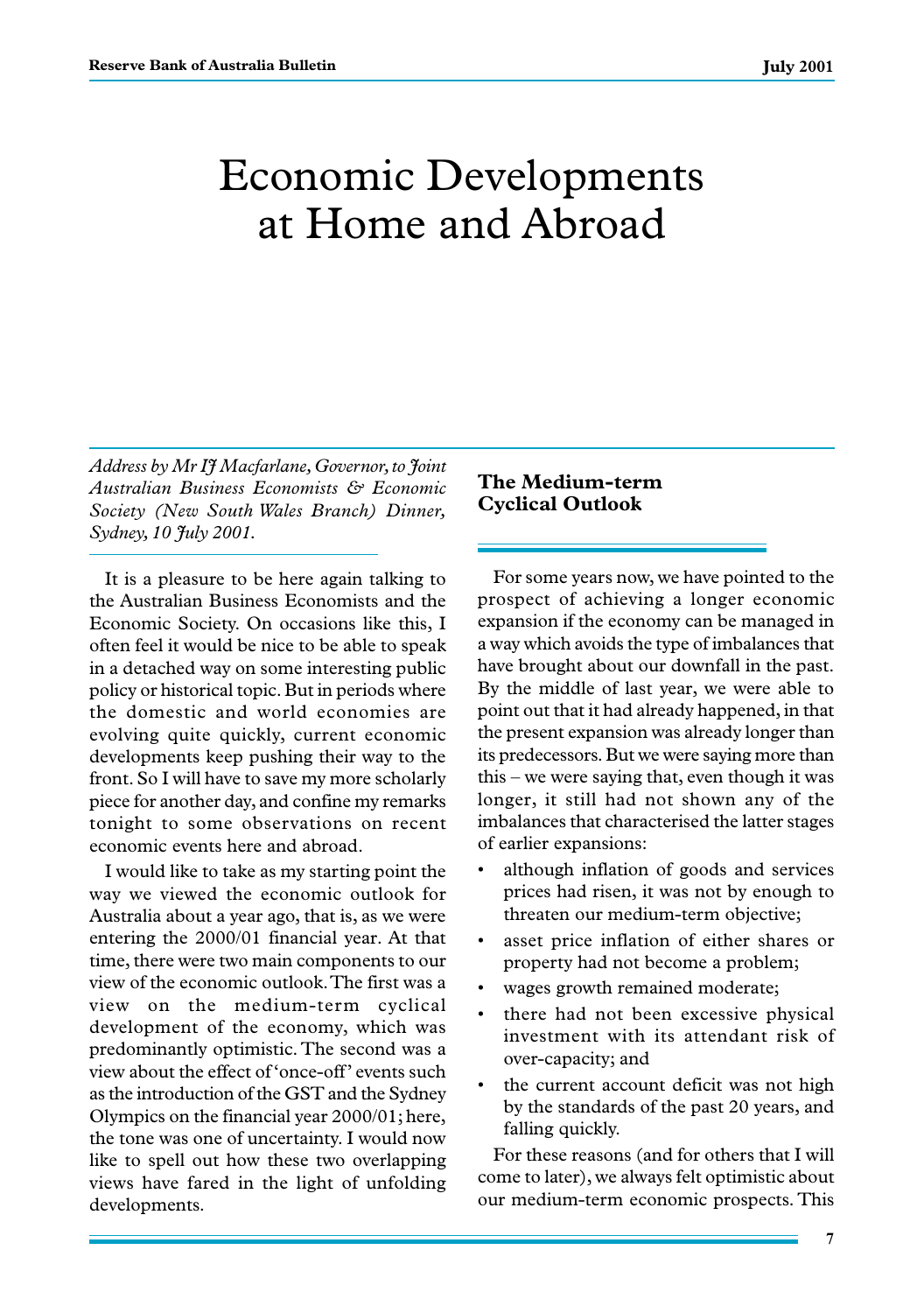does not mean that we felt that the strong expansion of the 1990s could continue indefinitely at the average growth rate we were then recording. We were conscious that the business cycle, whether domestic or international, has not been eliminated, even though it may have been ameliorated. This meant that slower growth was to be expected as the cycle unfolded. But we did feel that there was no domestic reason why the economy should undergo anything more serious than a moderate slowing phase within the general context of continued expansion.

Of course, we recognised that we were not immune to developments in the rest of the world. To the extent that there was a risk of something more serious than a moderate slowing of the Australian economy, we identified that risk as coming from overseas. But even here there was an element of optimism in that we felt that in the event of a world downturn, we would be affected less and later than most other countries because of the resilience of our economy I have just outlined. I now turn to the second component of our view referred to earlier.

## **'Once-off' Developments in 2000/01**

Everyone knew that developments in 2000/01, particularly the first half, were going to be difficult to forecast and interpret. This was because economic statistics would be very 'lumpy' as they reflected the introduction of the GST on 1 July, and the holding of the Olympic Games at the end of the September quarter. The introduction of the GST, and associated changes to other taxes, was a major event – structural changes of this type are likely to occur only once in a decade, or even once in a generation, and so are always difficult to forecast. Economists had very little to go on in assessing the likely effects, but we all tried to do so by looking at the experience of other countries that had made a similar change. This was not a lot of help, and no-one could be confident what the main effect would be. Judging from the questioning I received during this period, the most likely effect was thought to be on inflation, with shifts in consumption being the other factor most often mentioned. I am not aware of anyone who thought that house-building would be the main area affected, although everyone expected a decline.

## **What Happened?**

In the event, the major transition effect of the GST was to bring about a fall in house-building in the second half of 2000 that was much bigger than anyone had forecast or we had ever previously experienced (Graph 1). While house-building only comprises 5 per cent of GDP, its fall of 37 per cent in two quarters was enough to outweigh reasonably healthy growth in the other 95 per cent of the economy, and so produce a contraction in GDP for the half-year.

There were other factors at work as well, for example, the rising oil price, and there were other parts of the economy that were affected, for example, the labour market. But the figures clearly show that the fall in house-building subtracted 2.2 percentage points from the half-year's GDP growth, and hence accounted for the overall contraction in economic activity

#### **Graph 1**

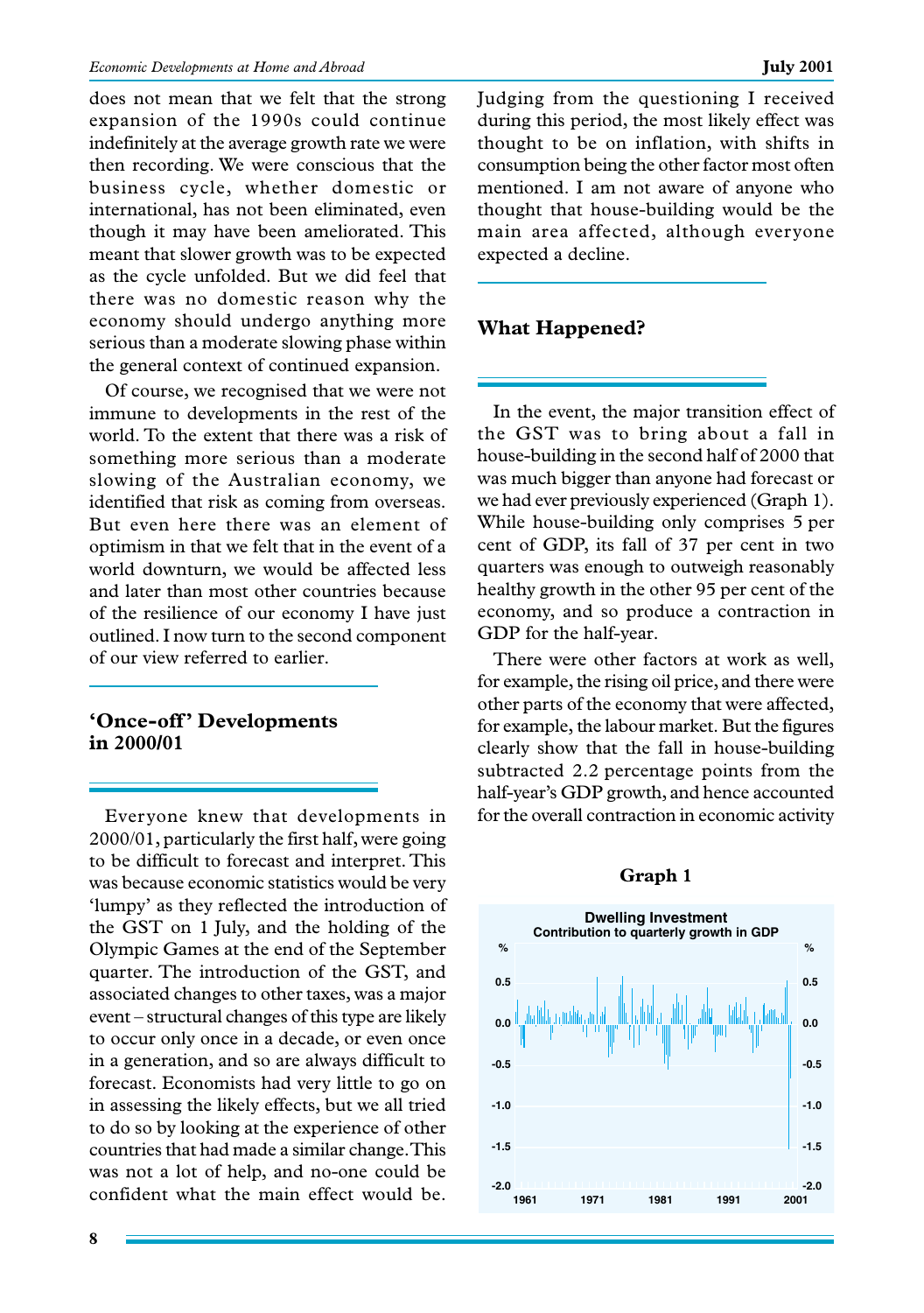

**Graph 2**

(Graph 2). This was a transition effect of the GST, which would soon reverse, and therefore should, in principle, have no effect on our average prospects over the medium term. The problem with transition effects, however, is that they can affect people's confidence and their expectations because at the time no-one can be sure they are transitory. This happened on this occasion as business confidence fell, although not precipitously, over the second half of 2000.

When the decline in GDP was revealed in early March, confidence took a sharper turn for the worse. Not only did business confidence fall further, but consumer confidence and the exchange rate joined in, and the share market did not escape without damage. This was a period of considerable gloom, when some observers went so far as to suggest that Australia might talk itself into recession. In terms of the two components of our view, the second seemed to have completely eclipsed the first, and you could be forgiven for believing that there was no longer any substance to the first view.

What we now know is that at precisely the time that confidence was reaching its low point – the March quarter of 2001 – the transitional effects were dropping out of the calculations and the economy was returning to reasonable growth. The March quarter national accounts show this clearly, and a range of other indicators show a distinct improvement from their March low point (Graph 3).



#### **Graph 3**

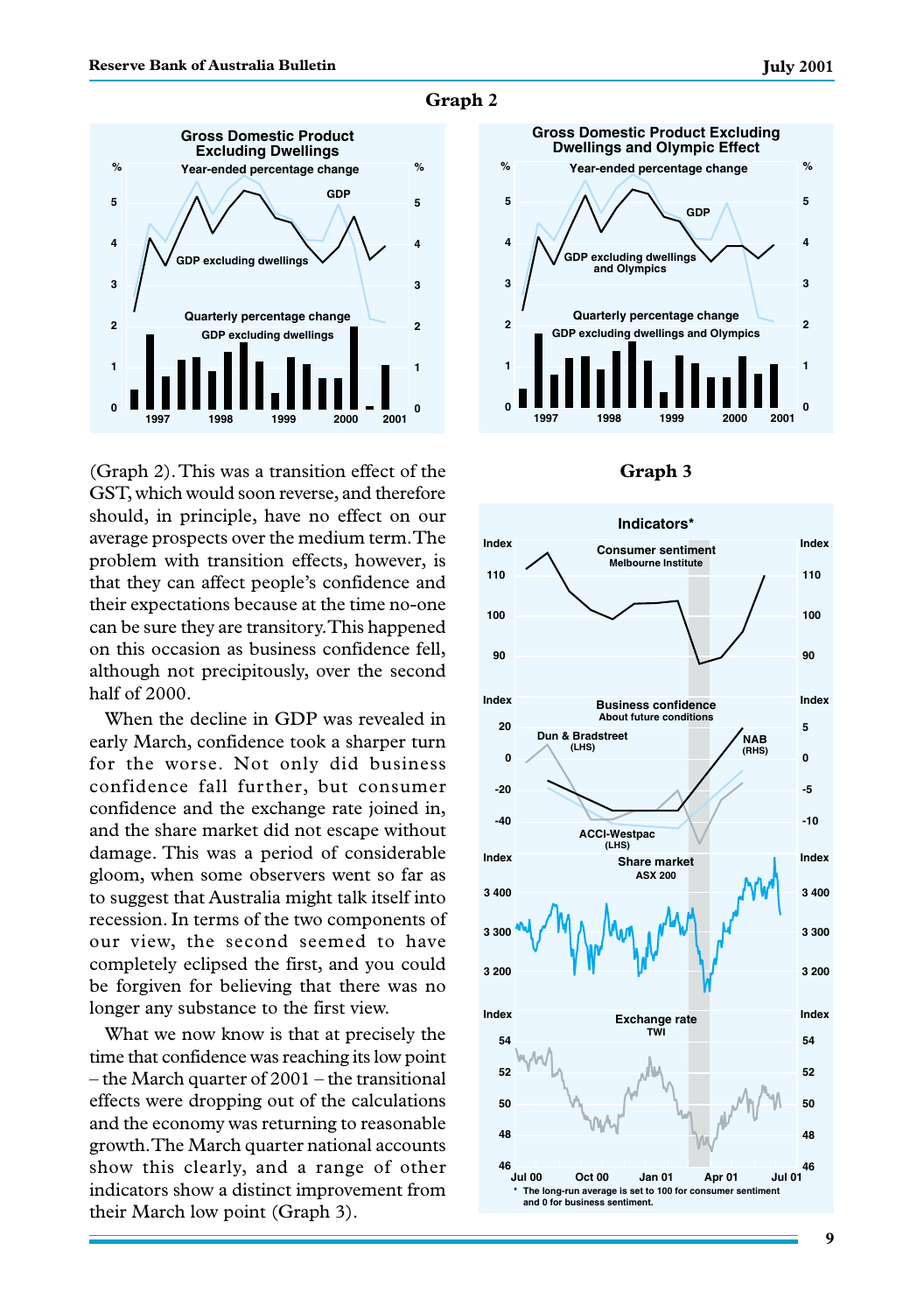- Consumer sentiment, although declining in the second half of 2000, had remained above its long-term average until it fell sharply in March. It has now regained a level above its long-term average.
- The share market has been generally very buoyant by world standards, but fell by 6 per cent in March before recovering in April and May.
- The exchange rate reacted to the weak economic activity news and reached a low point in early April. It subsequently rose by 7 per cent against the US dollar and in trade-weighted terms.
- There is evidence from a number of business survey responses to questions about the economic outlook that confidence has improved.

## **Where Does That Leave Us?**

My assessment is that we are now back in a position where the first view represents a good summary of our position. The major threat to our future growth prospects now comes from the international economy, not from domestic factors. The list of domestic factors which provided underlying resilience a year ago still applies. And we could add to that list the fact that monetary policy and fiscal policy have both moved in an expansionary direction since then, and that the exchange rate continues to provide stimulus to the internationally traded sector.

Before moving on to discuss the world economy, I would like to touch on one further question pertaining to the domestic economy. The question is the following: Does the fact that we had such a poor second half of 2000 put us in a worse or a better position to handle any future weakness in the world economy? On the surface of it, you might be inclined to say that it has made things more difficult for us because it has given us a weaker starting point. On the other hand, you could mount a defensible case that it may help us in the medium term. First, we have now got some of the usual cyclical contractionary forces behind us, which in a more normal business cycle we might still be facing. The housing contraction is the most obvious of these, but the inventory cycle has also been probably brought forward and therefore may be already half completed. Second, the greater and earlier-than-expected weakening of the domestic economy focused the attention of policy-makers on the need for easing somewhat earlier in the process than if the cycle had had a more normal shape. On monetary policy it is hard to be definite on this point, because other important factors were also at work – for example, the recognition that the international cycle was turning and that inflation remained low – but, at the margin, the weakness in the second half of 2000 contributed to an earlier easing. On fiscal policy, the increase in the first home buyers' grant is an example. Finally, the perception of weakness in the Australian economy probably contributed to holding down the value of the Australian dollar. I do not want to make too much out of these arguments, other than to point out that some clouds do have silver linings.

## **The International Economy**

When we think of the international economy, or its leading member – the US economy – we tend to remember that there has been a reasonably pronounced business cycle over recent decades. Recessions occurred in the mid seventies, the early eighties and the early nineties. A lot of people think in terms of a relatively regular cycle, and hence think we are due for another US and world recession now. We cannot summarily dismiss this simple approach, and I find it hard to argue against the view that economies contain some unavoidable element of cyclicality in their path of development. The issues are: Does a cycle necessarily involve a recession, and are there characteristics of the current cycle that make it different to its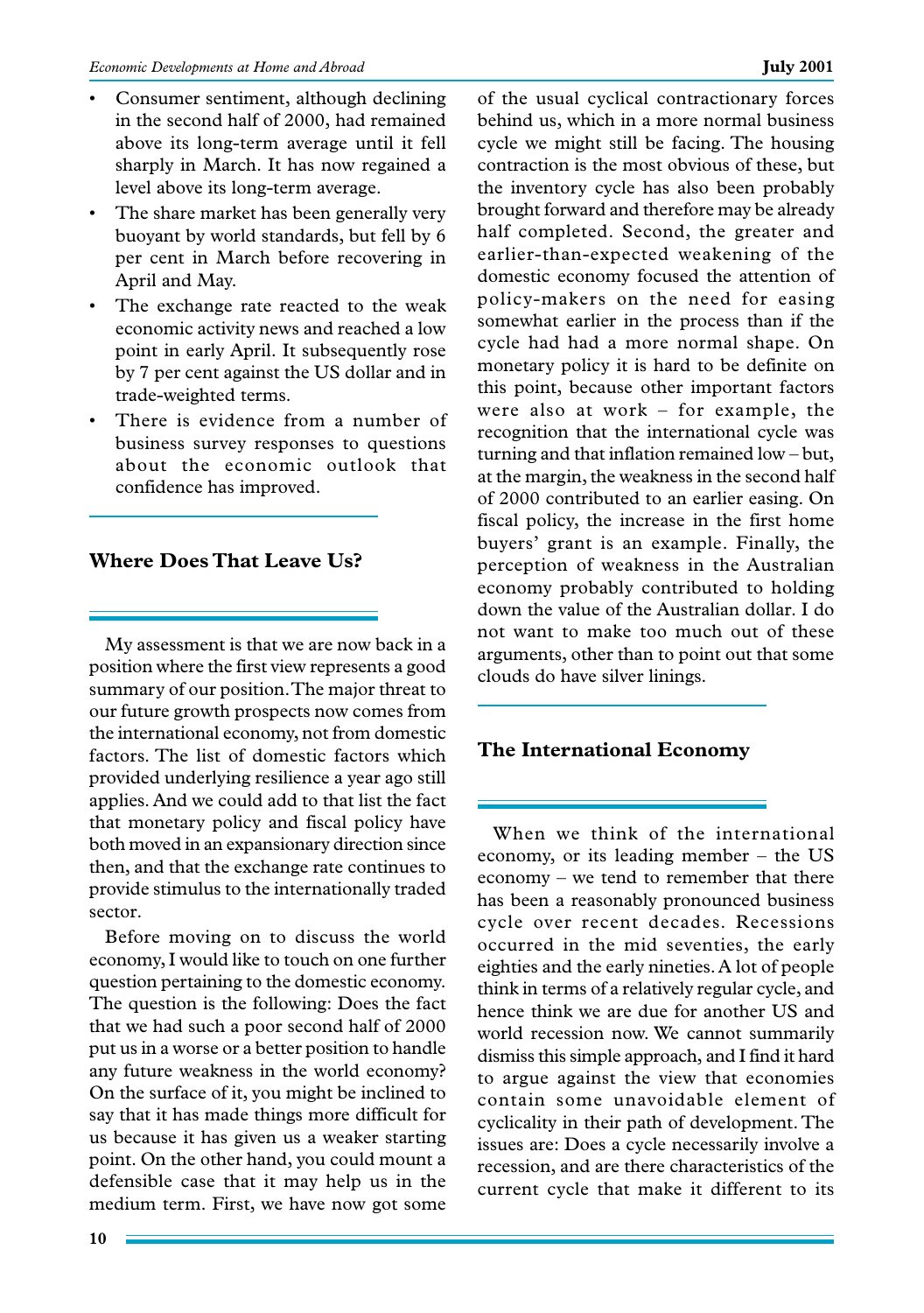predecessors? I think these can be answered together.

The current international cycle is different to its predecessors in one extremely important respect – the expansion phase did not culminate in an excessive rise in inflation. In fact, the rise in inflation was quite modest. This had two important consequences. First, because the rise in inflation was small, interest rates did not need to rise by very much during the relatively short period that they had to perform their anti-inflationary task. (Table 1 looks at the peak in inflation and interest rates at the end of various expansions.) Second, monetary policy could be eased much earlier in the slowing phase of the cycle than in the past. Thus, to the extent that the cycle is the result of changes in monetary conditions and monetary policy, it should unambiguously be more muted on this occasion. Similarly, to the extent that major downturns are the result of financial fragility, the situation should be better on this occasion as financial intermediaries in virtually all western countries are in much sounder shape than a decade ago. Thus, in the areas dear to a central banker's heart – monetary and financial stability – the situation is appreciably better on this occasion than earlier ones.

## **Table 1: Inflation and Interest Rates**

|                                                                              | <b>OECD</b><br>inflation<br>(vear-ended) | G <sub>3</sub> nominal<br>policy<br>interest rate |
|------------------------------------------------------------------------------|------------------------------------------|---------------------------------------------------|
| $1970s$ peak<br>1980s peak<br>Early 1990s peak<br>$2000$ peak <sup>(a)</sup> | 14.8<br>13.1<br>5.7<br>3.2               | 10.6<br>14.1<br>8.4<br>5.8                        |
| (a) Excluding Japan                                                          |                                          |                                                   |

It would be very reassuring if this were the end of the story for the world economy, but it would be too simple. There clearly are some important imbalances we still have to contend with, particularly in the United States. The most often mentioned of these are high share prices, the high US dollar and an overhang of capital expenditure, particularly in technology. It is worth looking a little more closely at them.

When share prices were on the way up, and setting new highs for the price-earning-ratio, many people were expecting that this would eventually be followed by a crash like 1987, if not one of 1929 proportions. That scenario seems less likely now that we have about 15 months of correction behind us. While the fall in the NASDAQ was large enough (70 per cent) to warrant the term 'crash', and its preceding rise the term 'bubble', the share market as a whole has retreated in a more orderly fashion. The fall in the broad indices such as the S&P 500 or the Wilshire has been about 20 per cent over the past 15 months, and the price-earning-ratio has come down from a peak of 36 to 26. Now, I do not want to get into the business of forecasting future share prices – the only point I wish to make is that the risk of a fall severe enough to frighten people into stopping spending must be smaller now that we have some of the correction behind us, than when we had none.

The high level of the US dollar, and the fact that it is still tending to rise, cannot be helpful to the US economy. It must be harming US exporters and those who compete with imports, and no doubt is one of the reasons why US manufacturing output has fallen for each of the past eight months. But these effects on trade flows, while unhelpful to the United States, must be helpful to its trading partners including ourselves. So it is hard to see the trade effects of the strong US dollar being harmful to the world economy as a whole. Where the rising dollar is harmful is in reinforcing the widely held view that you cannot go wrong in buying US assets – if their value goes down, at least you will gain on the exchange rate. This sort of thinking does distort capital flows and can lead to misalignments in asset markets.

The area where I think a US imbalance is having unfortunate consequences both inside and outside the United States is in physical investment. In the year to June 1999, equipment investment grew by 13 per cent, and by 16 per cent in the year to June 2000. In the same two years, investment in